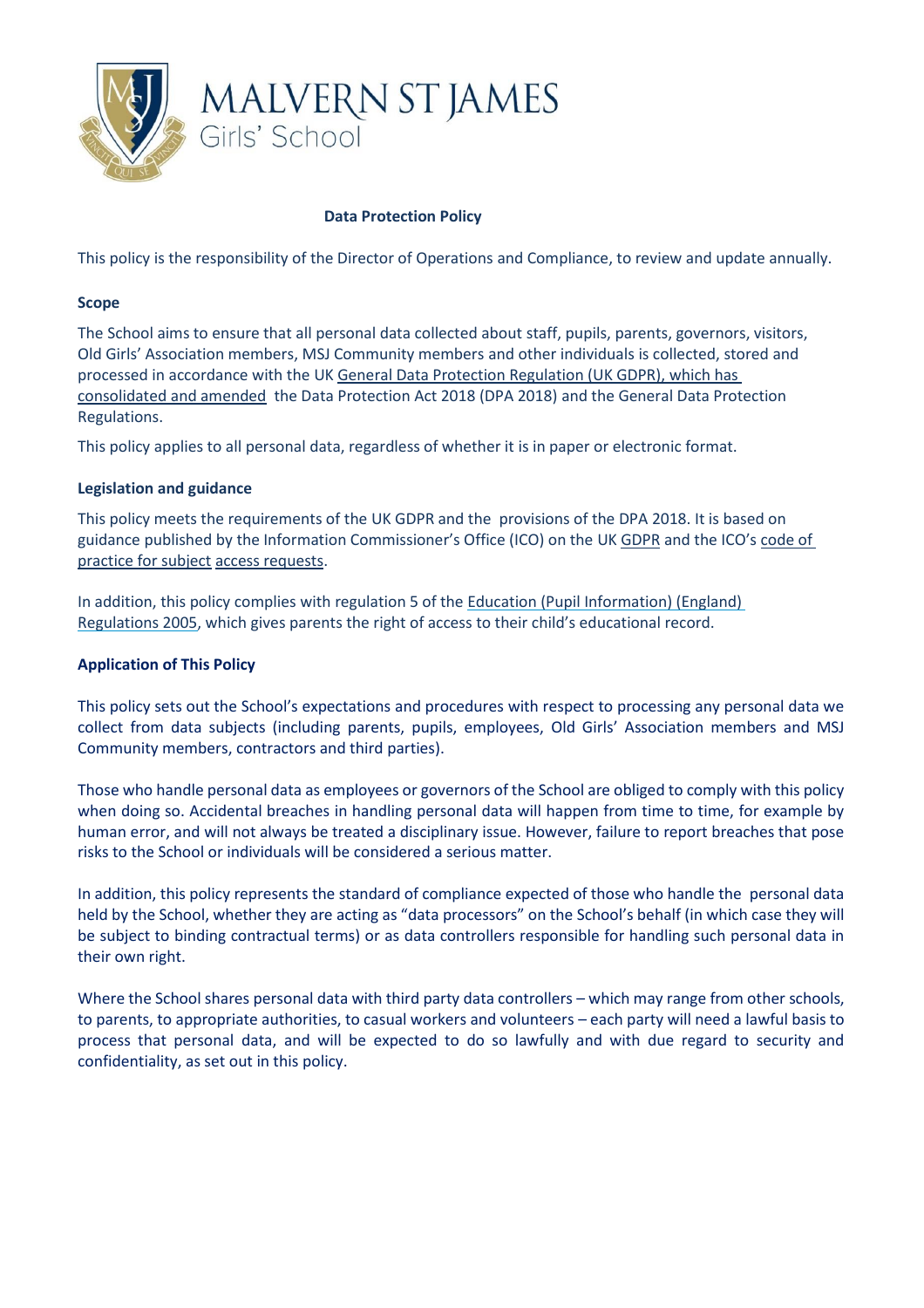### **Definitions**

 $\overline{a}$ 

| <b>Term</b>                         | <b>Definition</b>                                                                                                                                                                                                                                                                                                                                                                                                                                                                                                                                                                                                                                |
|-------------------------------------|--------------------------------------------------------------------------------------------------------------------------------------------------------------------------------------------------------------------------------------------------------------------------------------------------------------------------------------------------------------------------------------------------------------------------------------------------------------------------------------------------------------------------------------------------------------------------------------------------------------------------------------------------|
| <b>Personal data</b>                | Any information relating to a living individual (a<br>data subject) by which that individual may be<br>identified by the controller. That is not simply a<br>name but any form of identifier, digital or<br>contextual, including unique ID numbers,<br>initials, job titles or nicknames. Note that<br>personal information will be created almost<br>constantly in the ordinary course of work duties<br>(such as in emails, notes of calls, and minutes of<br>meetings). The definition includes expressions<br>of opinion about the individual or any<br>indication of the School's, or any person's,<br>intentions towards that individual. |
| Special categories of personal data | Data relating to racial or ethnic origin, political<br>opinions, religious or philosophical beliefs, trade<br>union membership, health and medical conditions,<br>sex life or sexual orientation, genetic or biometric<br>data used to identify an individual. There are also<br>separate rules for the processing of personal data<br>relating to criminal convictions and offences.                                                                                                                                                                                                                                                            |
| <b>Processing</b>                   | Virtually anything done with personal information,<br>including obtaining or collecting it, structuring it,<br>analysing it, storing it, sharing it internally or with<br>third parties (including making it available to be<br>viewed electronically or otherwise), altering it or<br>deleting it.                                                                                                                                                                                                                                                                                                                                              |
| Data subject                        | The identified or identifiable individual whose<br>personal data is held or processed.                                                                                                                                                                                                                                                                                                                                                                                                                                                                                                                                                           |
| <b>Data controller</b>              | A person or body that determines the<br>purpose and means of the processing of<br>personal data, and who is legally responsible<br>for how it is used.                                                                                                                                                                                                                                                                                                                                                                                                                                                                                           |
| Data processor                      | An organisation that processes personal data<br>on behalf of a data controller, for example a<br>payroll or IT provider or other supplier of<br>services with whom personal data may be<br>shared but who is not authorised to make any<br>decisions about how it is used.                                                                                                                                                                                                                                                                                                                                                                       |
| <b>Personal data breach</b>         | A breach of security leading to the accidental<br>or unlawful destruction, loss, alteration,<br>unauthorised disclosure of, or access to<br>personal data.                                                                                                                                                                                                                                                                                                                                                                                                                                                                                       |

# **The data controller**

Our School processes personal data relating to parents, pupils, staff, governors, Old Girls' Association and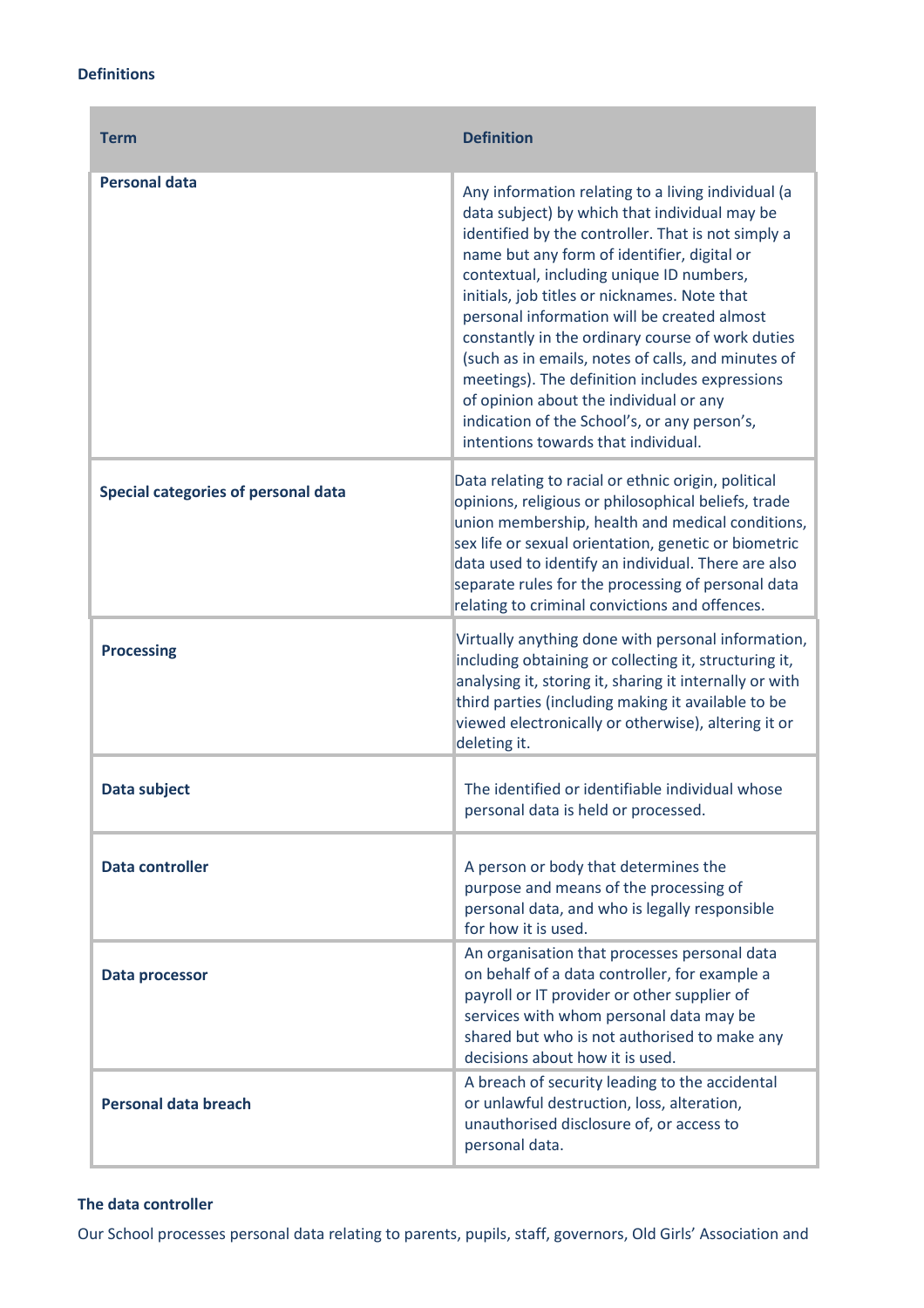MSJ Community members, visitors and others, and therefore is a data controller.

The School is registered as a data controller with the ICO and will renew this registration annually or as otherwise legally required.

### **Roles and responsibilities**

This policy applies to **all staff** employed by our School, and to external organisations or individuals working on our behalf. Staff who do not comply with this policy may face disciplinary action.

- **Governing board**. The governing board has overall responsibility for ensuring that our school complies with all relevant data protection obligations.
- **Information Compliance officer**. The Information Compliance officer (ICO) is responsible for overseeing the implementation of this policy, monitoring our compliance with data protection law, and developing related policies and guidelines where applicable.

The School has appointed the Director of Operations and Compliance as the Information Compliance Officer, with responsibility for ensuring that all personal data is processed in compliance with this Policy and the principles of the UK GDPR. Any questions about the operation of this policy or any concerns that the policy has not been followed should be referred in the first instance to the Information Compliance Officer.

- **All staff.** Staff are responsible for:
	- Collecting, storing and processing any personal data in accordance with this policy
	- Informing the School of any changes to their personal data, such as a change of address
	- Contacting the Information Compliance Officer in the following circumstances:
		- $\circ$  With any questions about the operation of this policy, data protection law, retaining personal data or keeping personal data secure
		- $\circ$  If they have any concerns that this policy is not being followed
		- $\circ$  If they are unsure whether or not they have a lawful basis to use personal data in a particularway
		- $\circ$  If they need to rely on or capture consent, draft a privacy notice, deal with data protectionrights invoked by an individual, or transfer personal data outside of the **School**
		- o If there has been a suspected data breach
		- $\circ$  Whenever they are engaging in a new activity that may affect the privacy rights of individuals
		- o If they want to share information with third parties

# **Data protection principles**

The UK GDPR sets out six principles relating to the processing of personal data which must be adhered to by data controllers (and data processors). These require that personal data must be:

- 1. Processed **lawfully, fairly** and in a **transparent** manner;
- 2. Collected for **specific and explicit purposes** and only for the purposes it was collected for;
- 3. **Relevant** and **limited** to what is necessary for the purposes it is processed;
- 4. **Accurate** and kept **up to date**;
- 5. **Kept for no longer than is necessary** for the purposes for which it is processed; and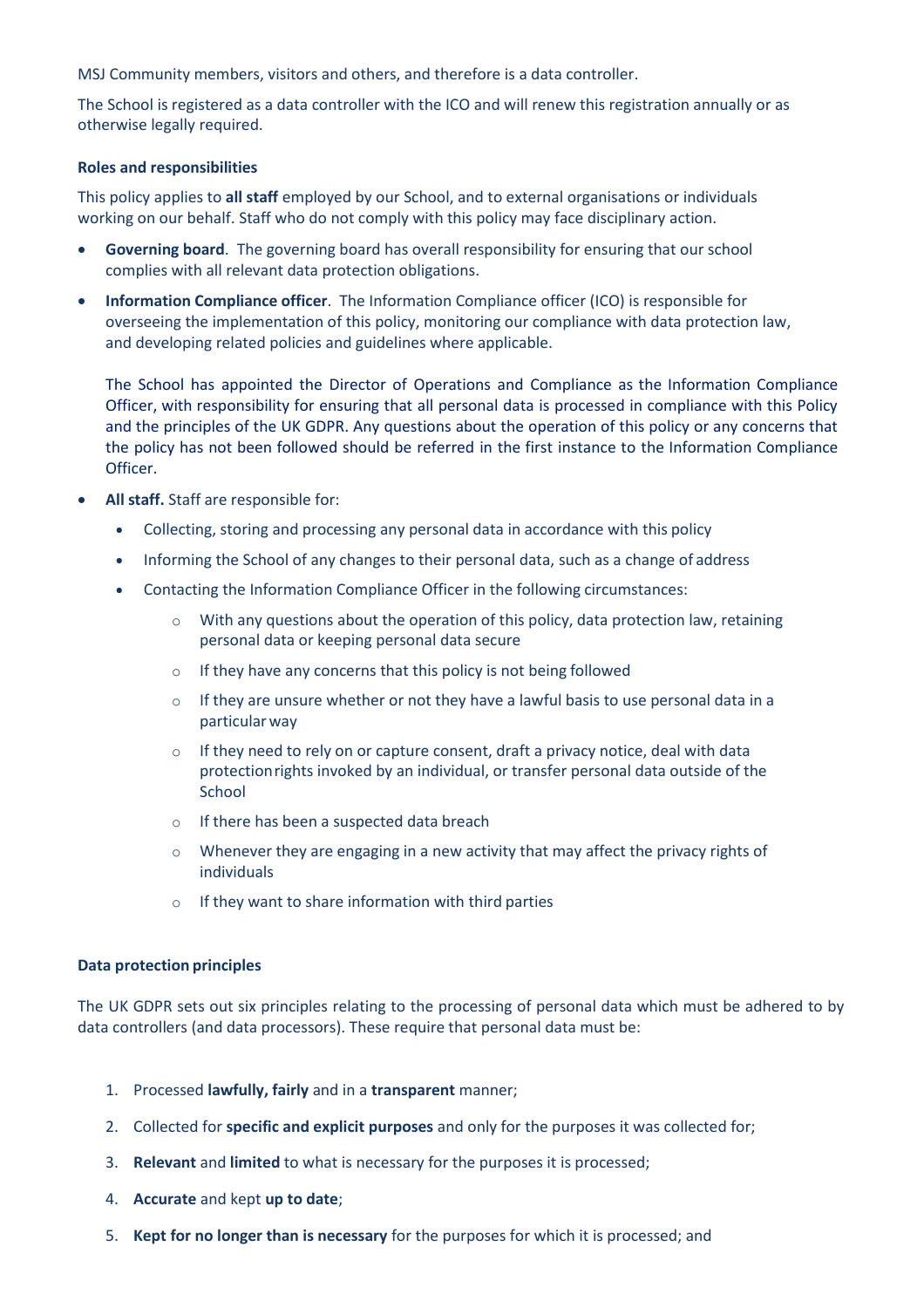6. Processed in a manner that ensures **appropriate security** of the personal data.

The UK GDPR's broader 'accountability' principle also requires that the School not only processes personal data in a fair and legal manner but that we are also able to *demonstrate* that our processing is lawful. This involves, among other things:

- keeping records of our data processing activities, including by way of logs and policies;
- documenting significant decisions and assessments about how we use personal data (including via formal risk assessment documents called Data Protection Impact Assessments); and
- generally having an 'audit trail' vis-à-vis data protection and privacy matters, including for example when and how our Privacy Notice(s) were updated; when staff training was undertaken; how and when any data protection consents were collected from individuals; how personal data breaches were dealt with, whether or not reported (and to whom), etc.

### **Collecting personal data**

- **Lawfulness, fairness and transparency.** We will only process personal data where we have one of 6 'lawful bases' (legal reasons) to do so under data protection law:
	- o The data needs to be processed so that the school can **fulfil a contract** with the individual, or the individual has asked the school to take specific steps before entering into a contract
	- o The data needs to be processed so that the school can **comply with a legal obligation**
	- o The data needs to be processed to ensure the vital interests of the individual e.g. to protect someone's life
	- $\circ$  The data needs to be processed so that the school, as a public authority, can perform a task in the public interest, and carry out its official functions
	- $\circ$  The data needs to be processed for the legitimate interests of the school or a third party (provided the individual's rights and freedoms are not overridden)
	- $\circ$  The individual (or their parent/guardian when appropriate in the case of a pupil) has freely given clear consent

For special categories of personal data, we will also meet one of the special category conditions for processing which are set out in the UK GDPR .

#### **Limitation, minimisation and accuracy**

The School will only collect personal data for specified, explicit and legitimate reasons. We will explain these reasons to the individuals when we first collect their data. If we want to use personal data for reasons other than those given when we first obtained it, we will inform the individuals concerned before we do so, and seek consent where necessary.

Staff must only process personal data where it is necessary in order to do their jobs. When staff no longer need the personal data they hold, they must ensure it is deleted or anonymised. This will be done in accordance with the school's Retention Schedule, which is attached below.

# **Sharing personal data**

We will not normally share personal data with anyone else, but may do so where:

- There is an issue with a pupil or parent/guardian that puts the safety of our staff at risk
- We need to liaise with other agencies we will seek consent as necessary before doing this
- Our suppliers or contractors need data to enable us to provide services to our staff and pupils and members of our Old Girls' Association and MSJ Community – for example, IT companies and mailing houses. When doing this, we will: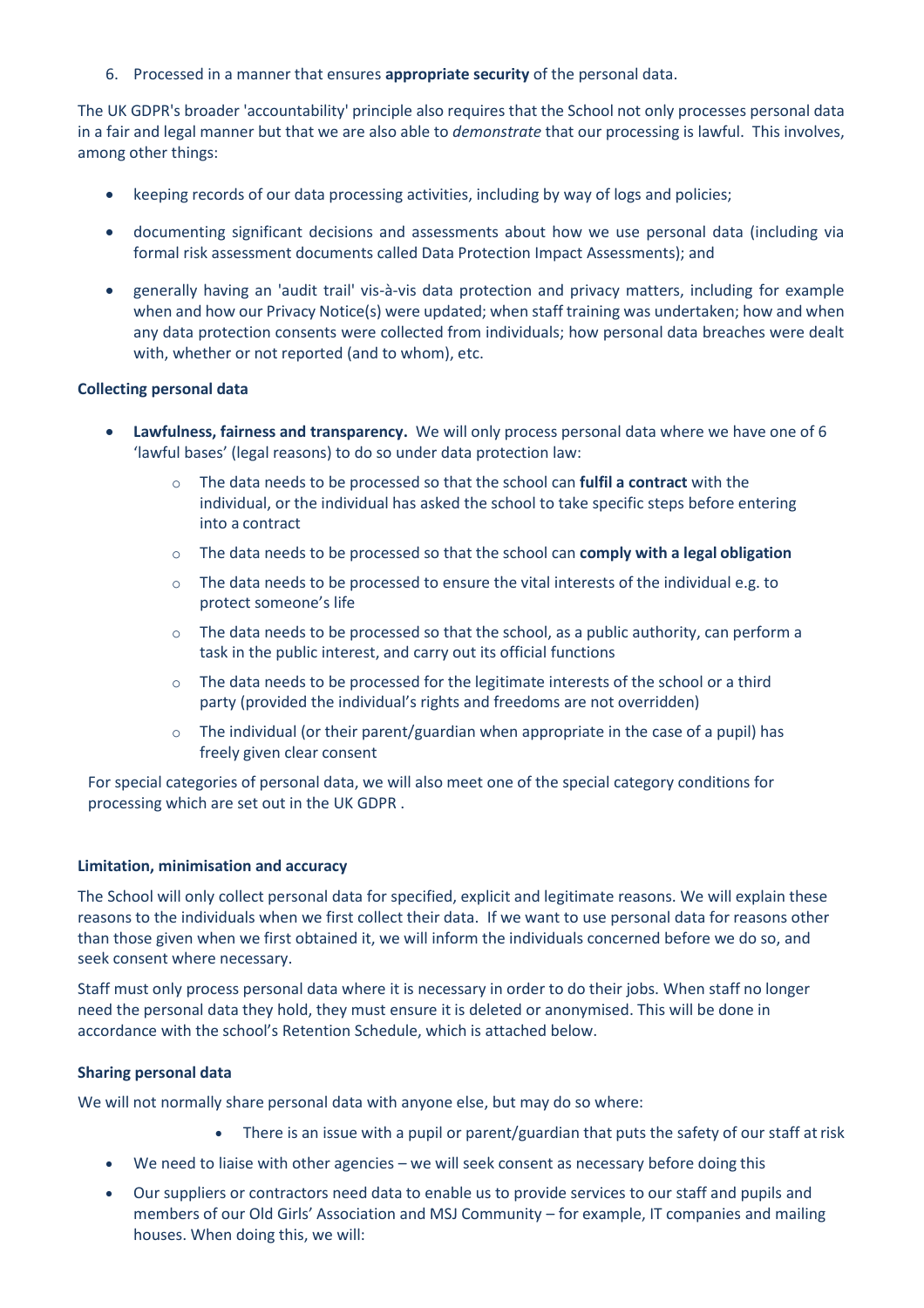- o Only appoint suppliers or contractors which can provide sufficient guarantees that they comply with data protection law
- $\circ$  Establish a data sharing agreement with the supplier or contractor, either in the contract or as a standalone agreement, to ensure the fair and lawful processing of any personal data weshare
- $\circ$  Only share data that the supplier or contractor needs to carry out their service, and information necessary to keep them safe while working with us

We will also share personal data with law enforcement and government bodies where we are legally required to do so, including for:

- The prevention or detection of crime and/or fraud
- The apprehension or prosecution of offenders
- The assessment or collection of tax owed to HMRC
- In connection with legal proceedings
- Where the disclosure is required to satisfy our safeguarding obligations
- Research and statistical purposes, as long as personal data is sufficiently anonymised or consent has been provided

We may also share personal data with emergency services and local authorities to help them to respond to an emergency situation that affects any of our pupils or staff.

Where we transfer personal data to a country or territory outside the UK, we will do so in accordance with data protection law.

### **Subject access requests and other rights of individuals**

Individuals have a right to make a 'subject access request' to gain access to personal information that the school holds about them. This includes:

- Confirmation that their personal data is being processed
- Access to a copy of the data
- The purposes of the data processing
- The categories of personal data concerned
- Who the data has been, or will be, shared with
- How long the data will be stored for, or if this isn't possible, the criteria used to determine this period
- The source of the data, if not the individual
- Whether any automated decision-making is being applied to their data, and what the significanceand consequences of this might be for the individual

Subject access requests can be accepted in any form including verbally or via social media however we will need to confirm identification prior to fulfilling the request. A request will be processed quicker if submitted in writing, either by letter, email or fax and including:

- Name of individual
- Correspondence address
- Contact number and email address
- Details of the information requested

If staff receive a subject access request, they must immediately forward it to the DPO or Data Lead.

# **Children and subject access requests**

Personal data about a child belongs to that child, and not the child's parents or guardians. For a parent or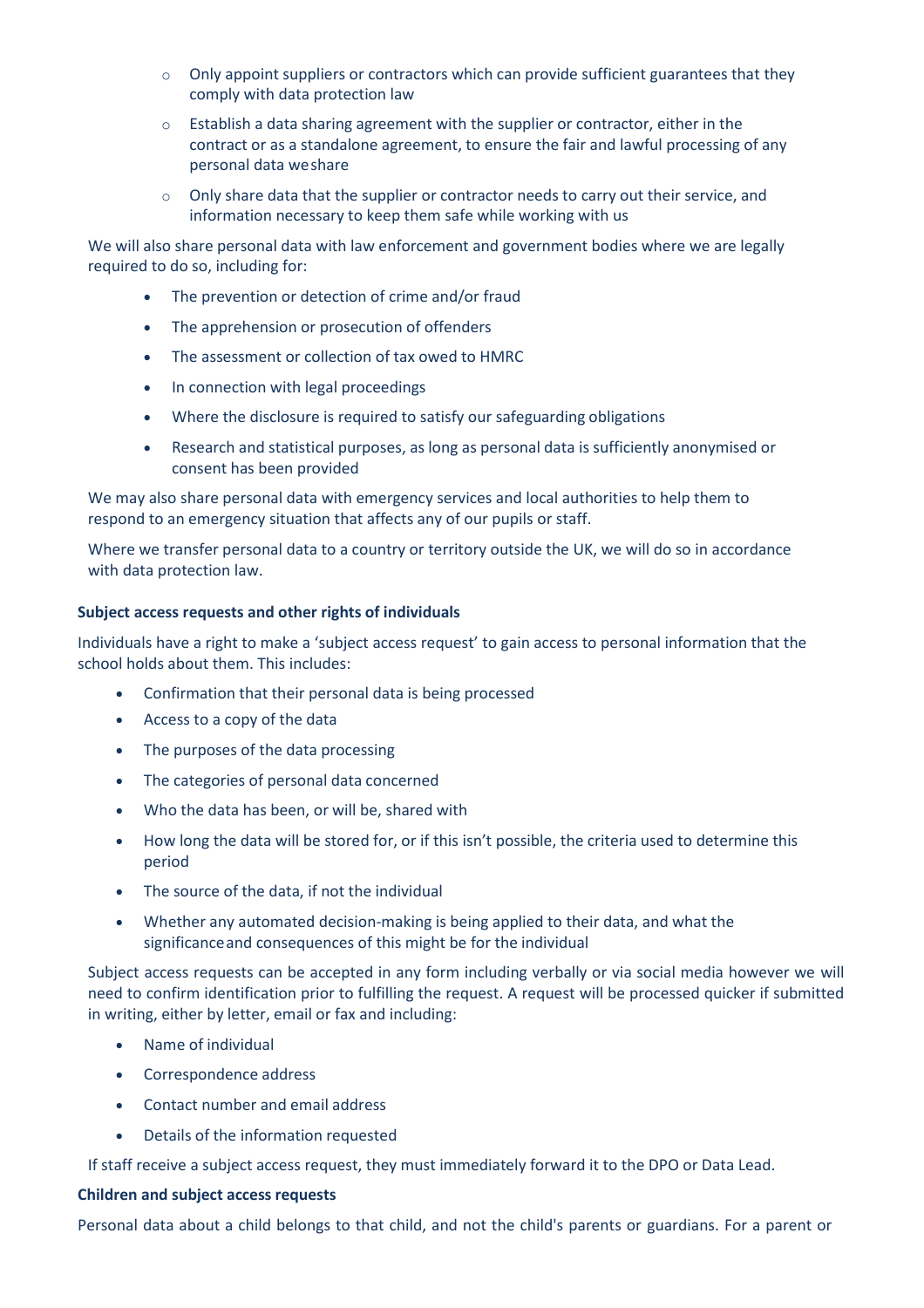guardian to make a subject access request with respect to their child, the child must either be unable to understand their rights and the implications of a subject access request, or have given their consent. Children below the age of 12 are generally not regarded to be mature enough to understand their rights and the implications of a subject access request. Therefore, most subject access requests from parents or guardians of pupils at our school may be granted without the express permission of the pupil. This is not a rule and a pupil's ability to understand their rights will always be judged on a case-by-case basis.

# **Responding to subject access requests**

When responding to requests, we:

- May ask the individual to provide 2 forms of identification
- May contact the individual via phone to confirm the request was made
- Will respond without delay and within 1 month of receipt of the request
- Will provide the information free of charge
- May tell the individual we will comply within 3 months of receipt of the request, where a request is complex or numerous. We will inform the individual of this within 1 month, and explain why the extension is necessary

We will not disclose information if it:

- Might cause serious harm to the physical or mental health of the pupil or anotherindividual
- Would reveal that the child is at risk of abuse, where the disclosure of that information would not be in the child's best interests
- Is contained in adoption or parental order records
- Is given to a court in proceedings concerning the child.

If the request is unfounded or excessive, we may refuse to act on it, or charge a reasonable fee which takes into account administrative costs.

A request will be deemed to be unfounded or excessive if, for example, it is repetitive, or asks for further copies of the same information.

When we refuse a request, we will tell the individual why, and tell them they have the right to complain to the ICO.

#### **Other data protection rights of the individual**

In addition to the right to make a subject access request (see above), and to receive information when we are collecting their data about how we use and process it, individuals also have the right to:

- Withdraw their consent to processing at any time
- Ask us to rectify, erase or restrict processing of their personal data, or object to the processing of it (in certain circumstances)
- Prevent use of their personal data for direct marketing
- Challenge processing which has been justified on the basis of public interest
- Request a copy of agreements under which their personal data is transferred outside of the European Economic Area
- Object to decisions based solely on automated decision making or profiling (decisions taken with no human involvement, that might negatively affect them)
- Prevent processing that is likely to cause damage or distress
- Be notified of a data breach in certain circumstances
- Make a complaint to the ICO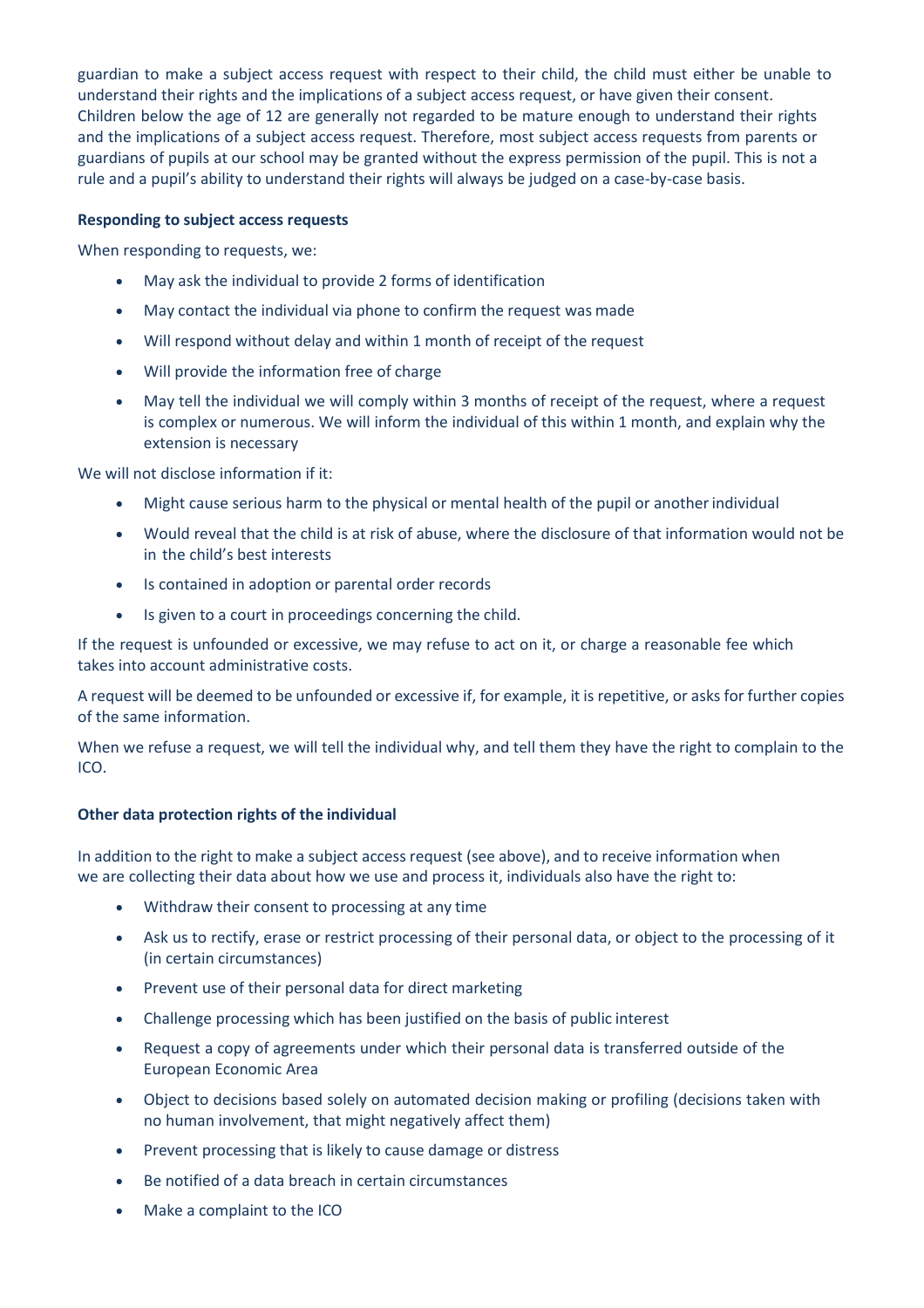• Ask for their personal data to be transferred to a third party in a structured, commonly used and machine- readable format (in certain circumstances)

Individuals should submit any request to exercise these rights to the Information Compliance Officer. If staff receive such a request, they must immediately forward it to the Information Compliance Officer.

### **Parental requests to see the educational record**

Parents, or those with parental responsibility, have a legal right to free access to their child's educational record (which includes most information about a pupil) within 15 school days of receipt of a written request. However, as a Free School, there is no automatic parental right of access to the educational record in our setting. We will endeavor to meet the responsibilities of maintained schools when parents request their child's educational record.

### **Data protection by design and default**

We will put measures in place to show that we have integrated data protection into all of our data processing activities, including:

- Appointing a suitably qualified Information Compliance Officer, and ensuring they have the necessary resources to fulfil their duties and maintain their expert knowledge
- Only processing personal data that is necessary for each specific purpose of processing, and always in line with the data protection principles set out in relevant data protection law
- Completing privacy impact assessments where the School's processing of personal data presents a high risk to rights and freedoms of individuals, and when introducing new technologies (the Information Compliance Officer will advise on this process)
- Integrating data protection into internal documents including this policy, any related policies and privacy notices
- Regularly training members of staff on data protection law, this policy, any related policies and any other data protection matters; we will also keep a record of this training
- Regularly conducting reviews and audits to test our privacy measures and make sure we are compliant
- Maintaining records of our processing activities, including:
	- $\circ$  For the benefit of data subjects, making available the name and contact details of our School and Information Compliance Officer and all information we are required to share about how we use and processtheir personal data (via our privacy notices)
	- $\circ$  For all personal data that we hold, maintaining an internal record of the type of data, data subject, how and why we are using the data, any third-party recipients, how and why we are storing the data, retention periods and how we are keeping the data secure

#### **Data security and storage of records**

The School will protect personal data and keep it safe from unauthorised or unlawful access, alteration, processing or disclosure, and against accidental or unlawful loss, destruction or damage.

In particular:

- Papers containing confidential personal data must not be left on office and classroom desks, on staffroom tables, pinned to notice/display boards, or left anywhere else where there is general access. Walk-up print management is installed to avoid information being left on printers.
- Where personal information needs to be taken off site, it must be included in the Visit Pack and authorized by the Information Compliance Officer
- Passwords that are at least 8 characters long containing letters and numbers are used to access School software. Staff and pupils are reminded to change their passwords at regular intervals
- Use of personal email accounts for official School business by governors and staff is not permitted.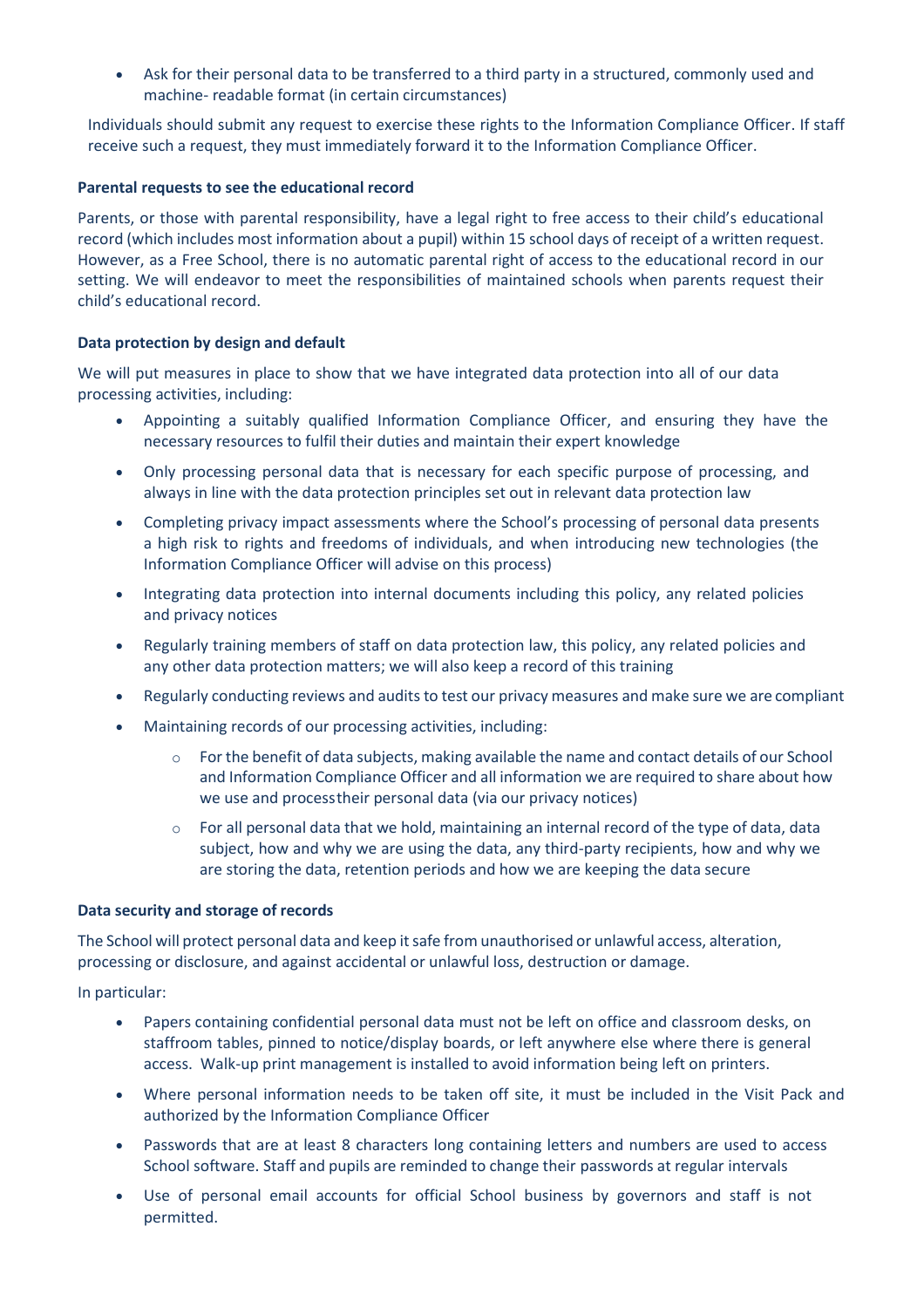- Encryption software (Bitdefender) is used to protect all portable devices and removable media, such as laptops and USB devices
- MDM and MAM policies are in place to ensure all Staff, pupils or governors who access School information on their personal devices are protected.
- Where we need to share personal data with a third party, we carry out due diligence and take reasonable steps to ensure it is stored securely and adequately protected

### **Retention and Disposal of records**

Personal data that is no longer needed will be disposed of securely. Personal data that has become inaccurate or out of date will also be disposed of securely, where we cannot or do not need to rectify or update it.

For example, we will shred paper-based records, and overwrite or delete electronic files. We may also use a third party to safely dispose of records on the School's behalf. If we do so, we will require the third party to provide sufficient guarantees that it complies with data protection law.

The School follows the advice set out by the Information and Records Management Society (IRMS) [http://irms.org.uk/.](http://irms.org.uk/) We will always use the latest version of the toolkit [http://irms.org.uk/page/SchoolsToolkit.](http://irms.org.uk/page/SchoolsToolkit)

For ease of reference, the retention and disposal schedules are broken down into 5 sections:

- Governing Body
- School Management
- Pupil Administration
- Curriculum and Extra-Curricular Activities
- Central Government and Local Authority

#### **Personal data breaches**

The School will make all reasonable endeavours to ensure that there are no personal data breaches. In the unlikely event of a suspected data breach, we will follow the procedure set out in appendix 1.

When appropriate, we will report the data breach to the ICO within 72 hours. Such breaches in a school context may include, but are not limited to:

- A non-anonymised dataset being publised
- Safeguarding information being made available to an unauthorised person
- The theft of a School device containing non-encrypted personal data about pupils

#### **Training**

All staff and governors are provided with data protection training as part of their induction process. Data protection will also form part of continuing professional development, where changes to legislation, guidance or the School's processes make it necessary. Staff conduct UK GDPR training annually and this is recorded in Smartlog.

#### **Processing of Financial / Credit Card Data]**

The School complies with the requirements of the PCI Data Security Standard (PCI DSS). Staff who are required to process credit card data must ensure that they are aware of and comply with the most up to date PCI DSS requirements. Other categories of financial information, including bank details and salary, or information commonly used in identity theft (such as national insurance numbers or passport details) may not be treated as legally sensitive but can have material impact on individuals and should be handled accordingly.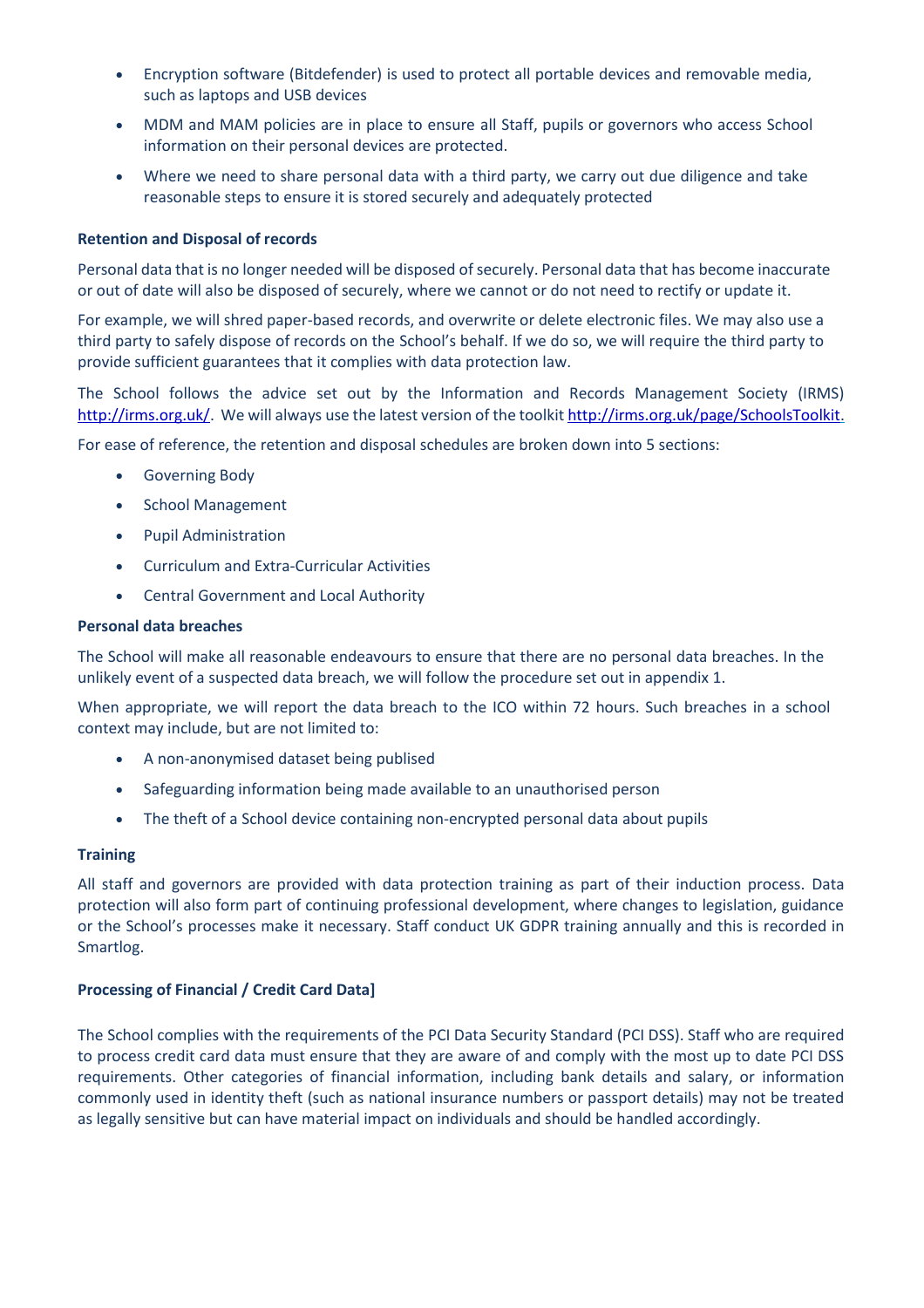# **Appendix 1: Personal data breach procedure**

This procedure is based o[n guidance on personal data breaches](https://ico.org.uk/for-organisations/guide-to-the-general-data-protection-regulation-gdpr/personal-data-breaches/) produced by the ICO.

- On finding or causing a breach, or potential breach, the staff member or data processor must immediately notify the Information Compliance Officer
- The Information Compliance Officer will investigate the report, and determine whether a breach has occurred. To decide, the DPO will consider whether personal data has been accidentally or unlawfully:
	- o Lost
	- o Stolen
	- o Destroyed
	- o Altered
	- o Disclosed or made available where it should not have been
	- o Made available to unauthorised people
- The Information Compliance Officer will make all reasonable efforts to contain and minimise the impact of the breach, assisted by the IT Manager and relevant staff members or data processors where necessary. (Actions relevant to specific data types are set out at the end of this procedure)
- The Information Compliance Officer will assess the potential consequences, based on how serious they are, and how likely they are to happen
- The Information Compliance Officer will work out whether the breach must be reported to the ICO. This must be judged on a case-by- case basis. To decide, the Information Compliance Officer will consider whether the breach is likely to negatively affect people'srights and freedoms, and cause them any physical, material or non-material damage (e.g. emotional distress), including through:
	- o Loss of control over their data
	- o Discrimination
	- o Identify theft or fraud
	- o Financial loss
	- o Unauthorised reversal of pseudonymisation (for example, key-coding)
	- o Damage to reputation
	- o Loss of confidentiality
	- $\circ$  Any other significant economic or social disadvantage to the individual(s) concerned
- If it's likely that there will be a risk to people's rights and freedoms, the Information Compliance Officer must notify the ICO. The Information Compliance Officer will alert the Head and Chair of Governors immediately.
- The Information Compliance will document the decision (either way), in case it is challenged at a later date by the ICO or an individual affected by the breach. Documented decisions are stored in the Data Breach log in the Operations MS Team.
- Where the ICO must be notified, the Information Compliance will do this via the 'report a [breach'](https://ico.org.uk/for-organisations/report-a-breach/) page of the ICO [website](https://ico.org.uk/for-organisations/report-a-breach/) within 72 hours. As required, the Information Compliance Officer will set out:
	- o A description of the nature of the personal data breach including, where possible:
		- The categories and approximate number of individuals concerned
		- The categories and approximate number of personal data records concerned
	- o The name and contact details of the Information Compliance Officer
	- o A description of the likely consequences of the personal data breach
	- $\circ$  A description of the measures that have been, or will be taken, to deal with the breach and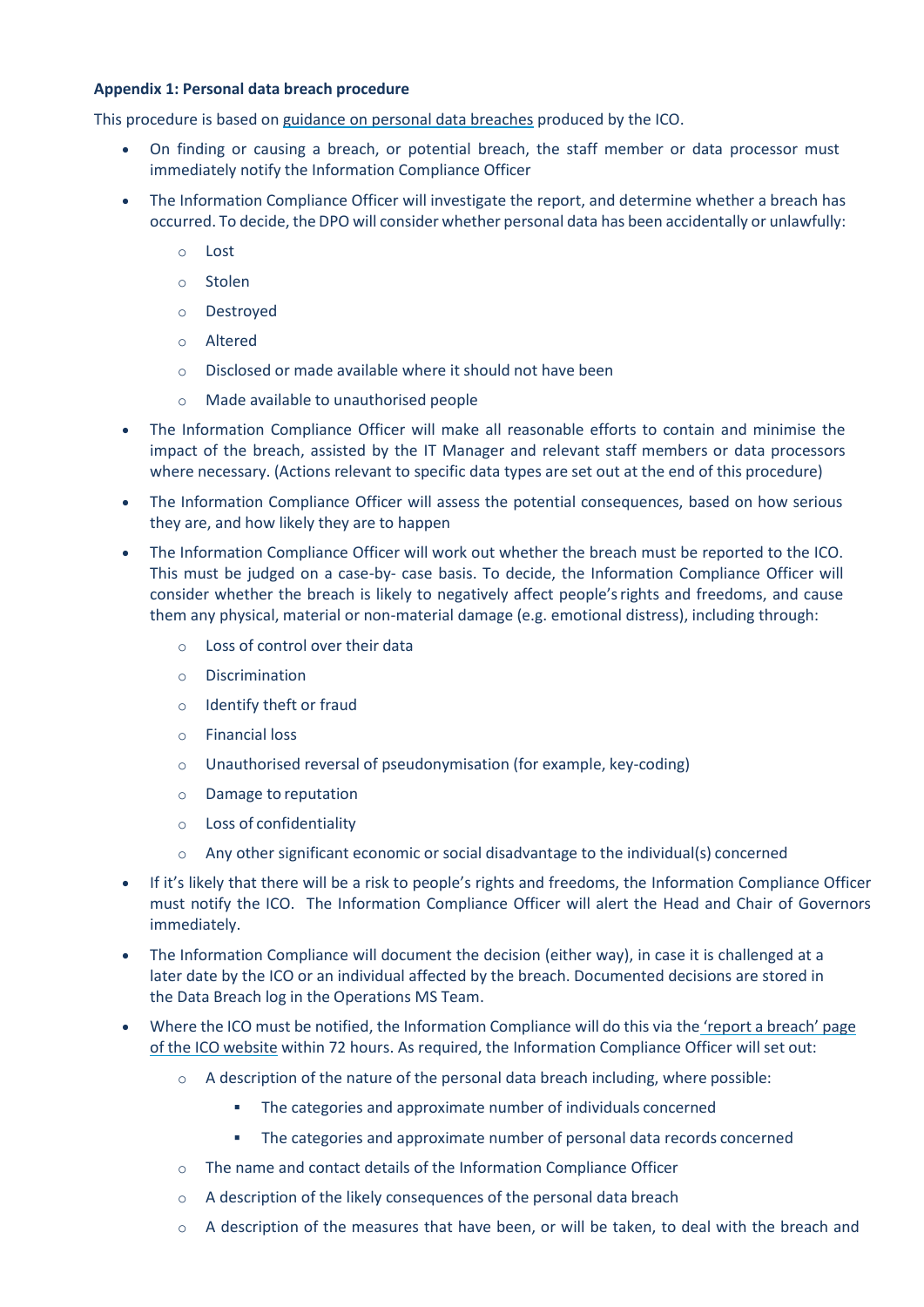# mitigate any possible adverse effects on the individual(s) concerned

- If all the above details are not yet known, the Information Compliance Officer will report as much as they can within 72 hours. The report will explain that there is a delay, the reasons why, and when the Information Compliance Officer expects to have further information. The Information Compliance Officer will submit the remaining information as soon as possible
- The Information Compliance Officer will also assess the risk to individuals, again based on the severity and likelihood of potential or actual impact. If the risk is high, the Information Compliance Officer will promptly inform, in writing, all individuals whose personal data has been breached. This notification will set out:
	- o The name and contact details of the Information Compliance Officer
	- o A description of the likely consequences of the personal data breach
	- $\circ$  A description of the measures that have been, or will be, taken to deal with the data breach and mitigate any possible adverse effects on the individual(s) concerned
- The Information Compliance Officer will notify any relevant third parties who can help mitigate the loss to individuals – for example, the police, insurers, banks or credit card companies
- The Information Compliance Officer will document each breach, irrespective of whether it is reported to the ICO. For each breach, this record will include the:
	- o Facts and cause
	- o Effects
	- $\circ$  Action taken to contain it andensure it does not happen again (such as establishing more robust processes or providing further training for individuals)
- The Information Compliance Officer will review what happened and how it can be stopped from happening again.

# **Actions to minimise the impact of data breaches**

We will take the actions set out below to mitigate the impact of different types of data breach, focusing especially on breaches involving particularly risky or sensitive information. We will review the effectiveness of these actions and amend them as necessary after any data breach.

# *Sensitive information being disclosed via email (including safeguarding records)*

- *If special category data (sensitive information) is accidentally made available via email to unauthorised individuals, the sender must attempt to recall the email as soon as they become aware of theerror*
- *Members of staff who receive personal data sent in error must alert the sender and the DPO as soon as they become aware of the error*
- *If the sender is unavailable or cannot recall the email for any reason, the DPO will ask the ICT department to recall it*
- *In any cases where the recall is unsuccessful, the DPO will contact the relevant unauthorised individuals who received the email, explain that the information was sent in error, and request that those individuals delete the information and do not share, publish, save or replicate it in any way*
- *The DPO will ensure we receive a written response from all the individuals who received the data, confirming that they have complied with this request*
- *The DPO will carry out an internet search to check that the information has not been made public; if it has, we will contact the publisher/website owner or administrator to request that the information is removed from their website and deleted*

*Other types of breach that you might want to consider could include:*

• Details of named children being published on the school website – delete the information as soon *as it is identified; check website for number of page hits.*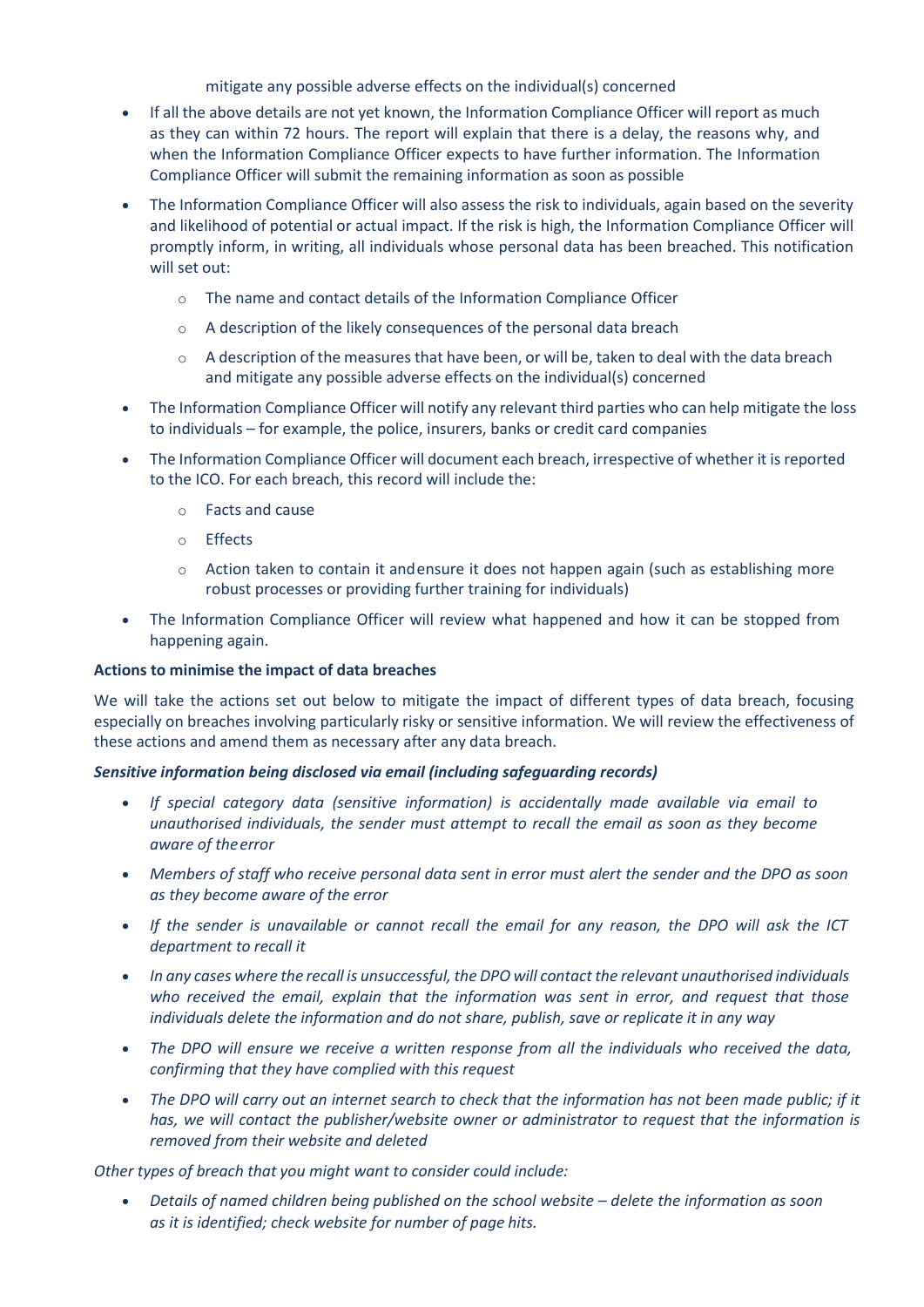- *Non-anonymised pupil exam results or staff pay information being shared with governors – remind governors of statutory duty regarding data protection, ask for all copies to be returned and destroyed*
- *A school laptop containing non-encrypted sensitive personal data being stolen or hacked – inform Police, DPO and ICO immediately. Attempt to recover the information.*
- *The school's cashless payment provider being hacked and parents' financial details stolen – Contact affected parties immediately, inform Police, DPO and ICO immediately*
- *Paper copies of pupil details being lost e.g. when on a school trip – Provide all trip leaders with lockable folder, inform DPO and ICO immediately.*

### **Appendix 2: Staff Responsibilities**

All staff and volunteers at The Priors School have a responsibility to ensure data is protected. We will create a data safe environment by doing the following:

- Lock all computers when leaving the screen
- Following all school policies regarding photographs, mobile phones and social networking
- Only taking electronic information off-site using an encrypted memory stick
- Ensuring any school electronic devices have a secure password
- Not sending sensitive information via email the school will consider using encrypted email ifrequired
- Ensuring all bulk emails are sent using BCC to avoid sharing contact details
- Ensuring the school's internet filtering is used
- Ensuring any personal information is not freely available e.g. on display
- Ensuring any sensitive information is in a locked cupboard
- Ensuring we do not discuss sensitive information with people who do not need to know
- Signing any paper copies of information we take off site on the register in the school office, and signing it back in.
- Dispose of any redundant data securely
- Ensure all data we own is up to date and accurate
- Reporting any data breaches to the head teacher immediately
- Completing the data breach documentation as soon as possible afterwards
- Teach children about data protection and how to keep their data safe.